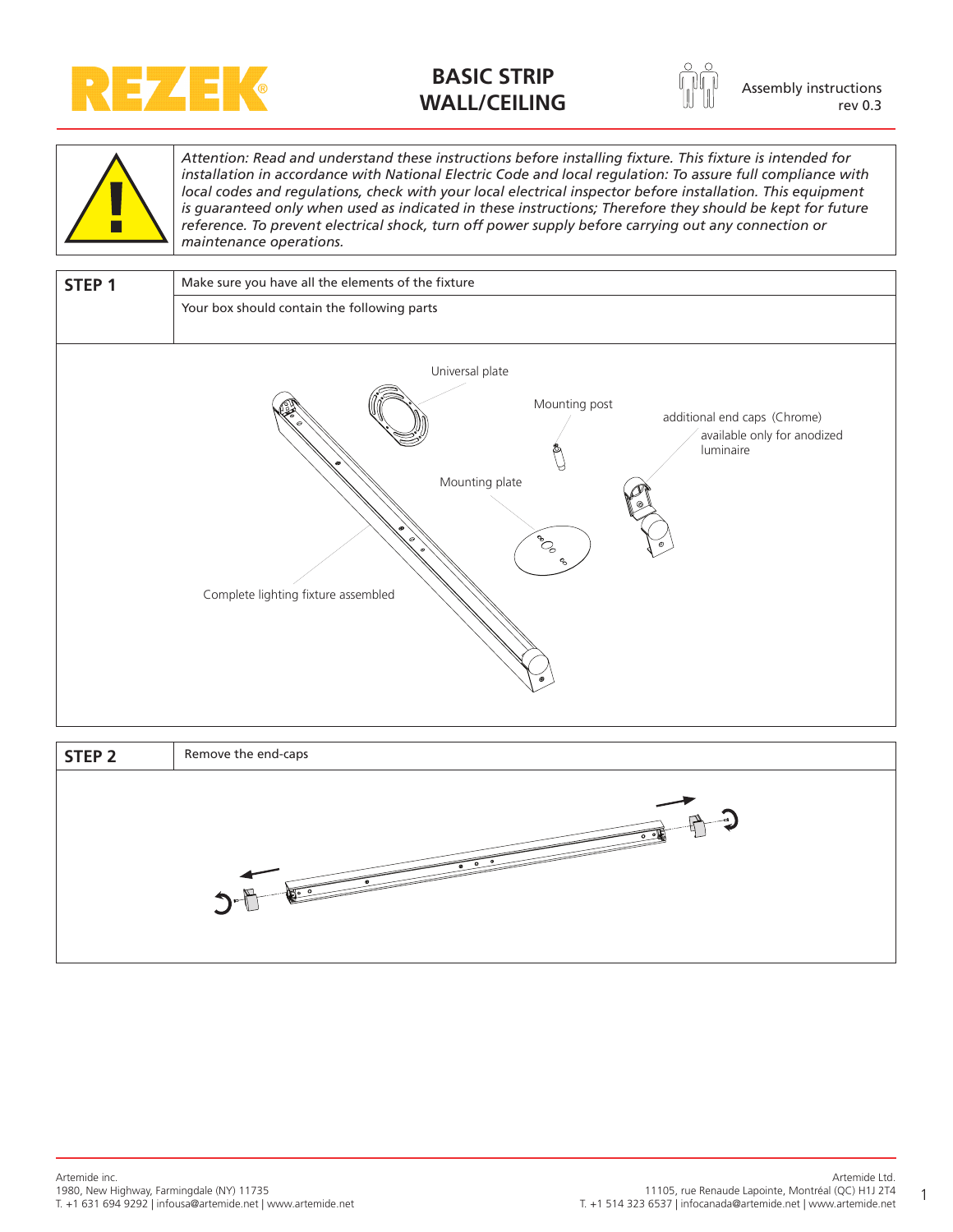

## **BASIC STRIP WALL/CEILING Assembly instructions WALL/CEILING**





| STEP <sub>4</sub> | Mount the fixture on the wall/ceiling                                                                                                                                                                                                                                                                 |                                                                                                                                                                                                                                                                                                                                   |  |
|-------------------|-------------------------------------------------------------------------------------------------------------------------------------------------------------------------------------------------------------------------------------------------------------------------------------------------------|-----------------------------------------------------------------------------------------------------------------------------------------------------------------------------------------------------------------------------------------------------------------------------------------------------------------------------------|--|
|                   | 1. Fix the mounting plate to the universal<br>plate<br>2. Fix the fixture to the mounting post<br>3. Mark the mounting points on the<br>wall/ceiling through the mounting holes<br>For reference:<br>Basic Strip 24: D=20" (508mm)<br>Basic Strip 36: D=32" (813mm)<br>Basic Strip 48: D=44" (1118mm) | 4. Pivot the fixture to any position to see the mounting points<br>5. Drill the mounting holes according to surface condition and<br>selected hardware (not supplied)<br>6. Reposition the fixture<br>7. Mount the fixture on the wall/ceiling using the appropriate<br>screws and anchors (not supplied)<br>8. Install the lamps |  |
|                   |                                                                                                                                                                                                                                                                                                       |                                                                                                                                                                                                                                                                                                                                   |  |